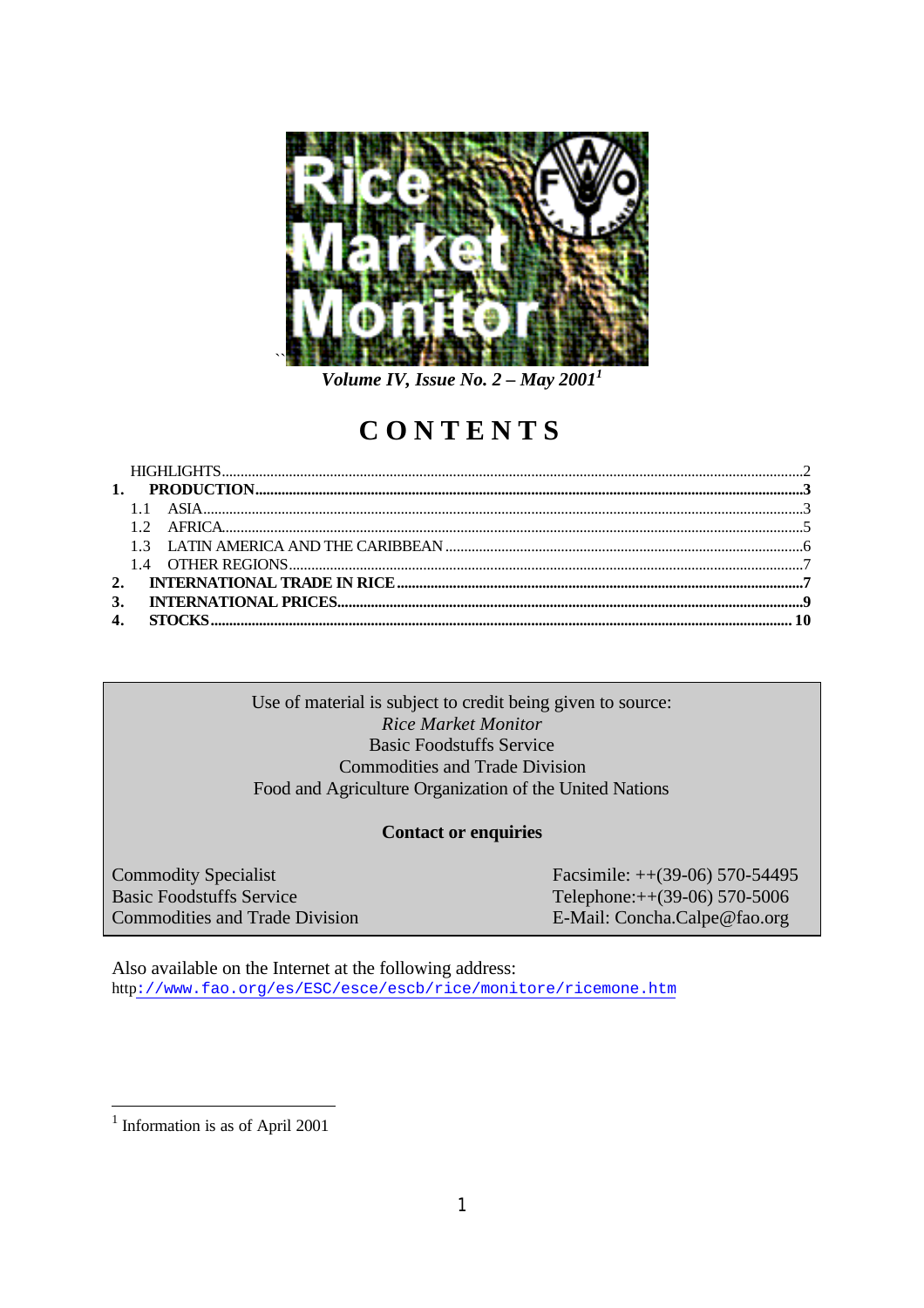# *HIGHLIGHTS*

- Planting of the 2001 paddy season is underway in some of the Northern Hemisphere countries but the bulk of the crop is yet to be planted pending the arrival of Monsoon rains on the Asian continent. In the Southern Hemisphere and around the equatorial belt, this season's main paddy crop is nearing completion. Following weak prices in the past two years, some countries are expected to lower rice area and to switch to more remunerative crops. Nonetheless, pending additional information and assuming normal seasonal weather patterns, world paddy production in 2001 is expected to decline only marginally from the previous season.
- From the last issue of the RMM, there has been a weakening in the prospects for global rice trade, which is currently forecast at 21.9 million tonnes, down by 0.6 million tonnes compared with last year. The year-to-year decline reflects good 2000 crops as well as policy measures implemented to protect domestic markets in a number of importing countries.
- Apart from a few short-lived reversals, the FAO Export Price Index for Rice (1982- 84=100) has continued to follow a declining trend, with the index falling by roughly 6 points since the previous report. While prices have recovered to some extent in recent weeks, it remains to be seen whether this trend reversal will be sustained.
- Global rice stocks at the close of the marketing season ending in 2001 are forecast to fall by about 7 million tonnes from their opening levels, to 154 million tonnes, as production is anticipated to fall short of consumption at the world level. However, the overall contraction to stocks must be viewed with reference to the large stock building that took place in 1998 and 1999.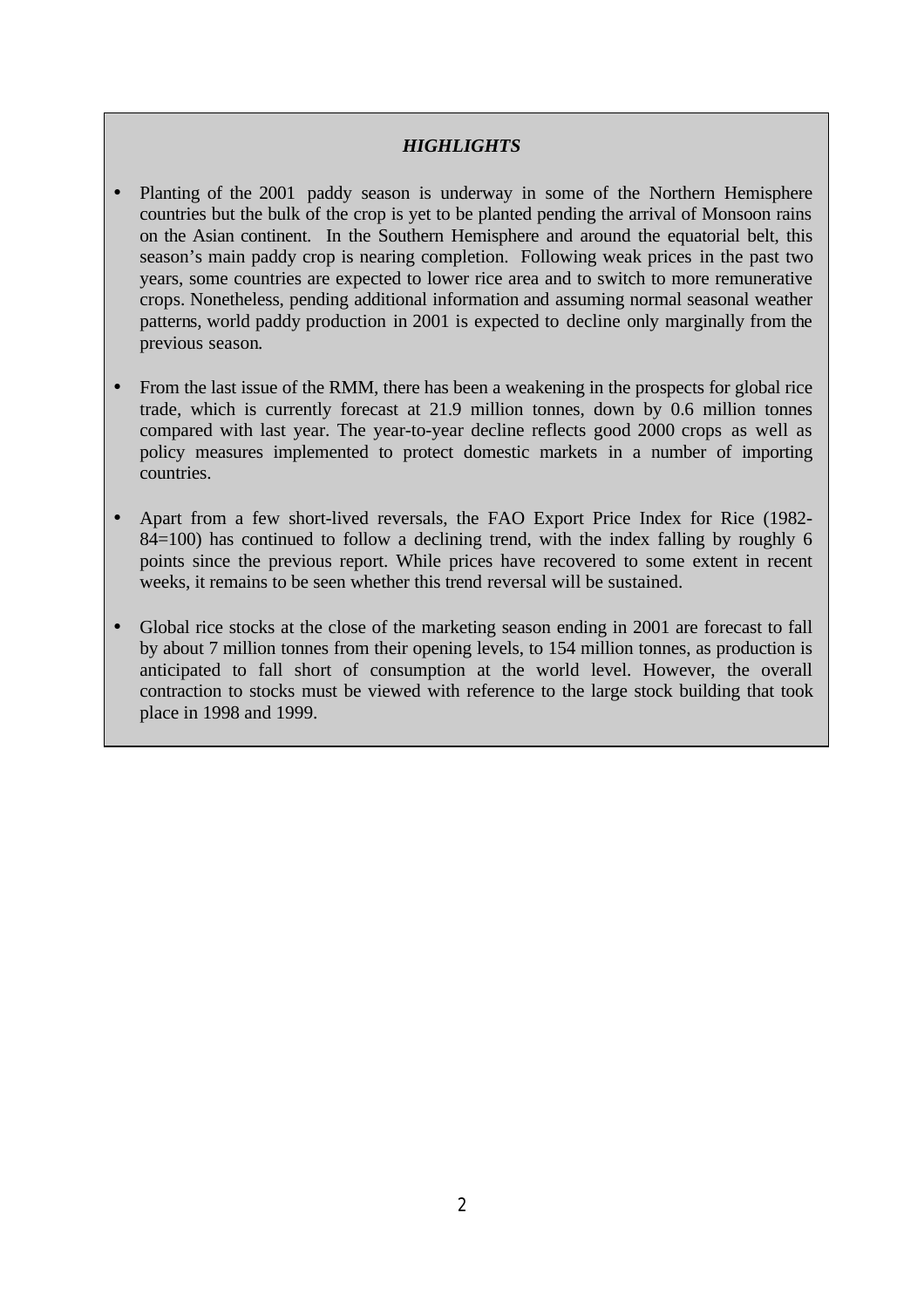#### **1. PRODUCTION**

#### **WORLD PADDY PRODUCTION TO DECLINE MARGINALLY IN 2001**

While in the Southern Hemisphere, the 2001 paddy crops are about to be harvested, planting of the first season crops has just started in some of the Northern Hemisphere countries, and many of the major producing countries in the Asian Continent still await the arrival of the Monsoon rains. Although several countries have signalled an intention to lower the area under rice and to switch to more remunerative crops, others have maintained an expansionary stance. Thus, assuming normal weather conditions during the season, global paddy production is currently estimated at 594.5 million tonnes, marginally lower than the previous season.

## *1.1 ASIA*

#### **The 2001 Paddy Season in Most of Asia Awaits the Arrival of the Monsoon Rains**

The 2001 main paddy season is at an advanced stage in some Asian countries but planting of the majority of the crop has yet to start in most of the region, pending the arrival of the monsoon rains. Contrasting trends are emerging. On the one hand, major importing countries are expected to expand area in an endeavour to reach self-sufficiency, while others are conducting policies to curb output, especially of poor quality rice.

#### **Northern Hemisphere**

In *China* (Mainland), planting of the early rice crop is nearing completion while it is just started for the semi-late crops. Preliminary forecasts from the country point to a minor contraction in production for these first two rice crops, while little change is envisaged for the third "late" crop. Overall, production might fall by about 2 million tonnes, or one percent from last season. In the *Philippines*, farmers are currently preparing cultivation for the main season crop, the planting of which is expected to continue through to June. Following the introduction of measures to improve efficiency in the production-distribution chain, the Government expects a 2001/02 paddy harvest of 12.5 million tonnes – matching the record achieved last season, despite concern of another incidence of El Niño, the weather phenomenon responsible for drought in the region in 1997 and 1998. In *Thailand*, preparation for the 2001/02 main-season crop is underway. The Government has continued to actively support paddy purchases from farmers, to lift market prices. At the same time, the country is bracing itself for a drought, despite early out-of-season rainfall, and is making provisions for emergency irrigation. However, pending new information, forecast production for 2001 remains close to the previous season's outcome.

In *Viet Nam*, planting of the 10th month rice crop, the first of the 2001/02 season, is to commence in May, coinciding with the arrival of the annual monsoon rains. Depressed domestic prices have compelled the Government to intervene in the domestic market, by purchasing 1 million tonnes of paddy for storage, while introducing a minimum procurement price. Producers have also called on the Government to look at measures to reduce taxation, which is argued to be stifling margins. In an attempt not to repeat last year's poor export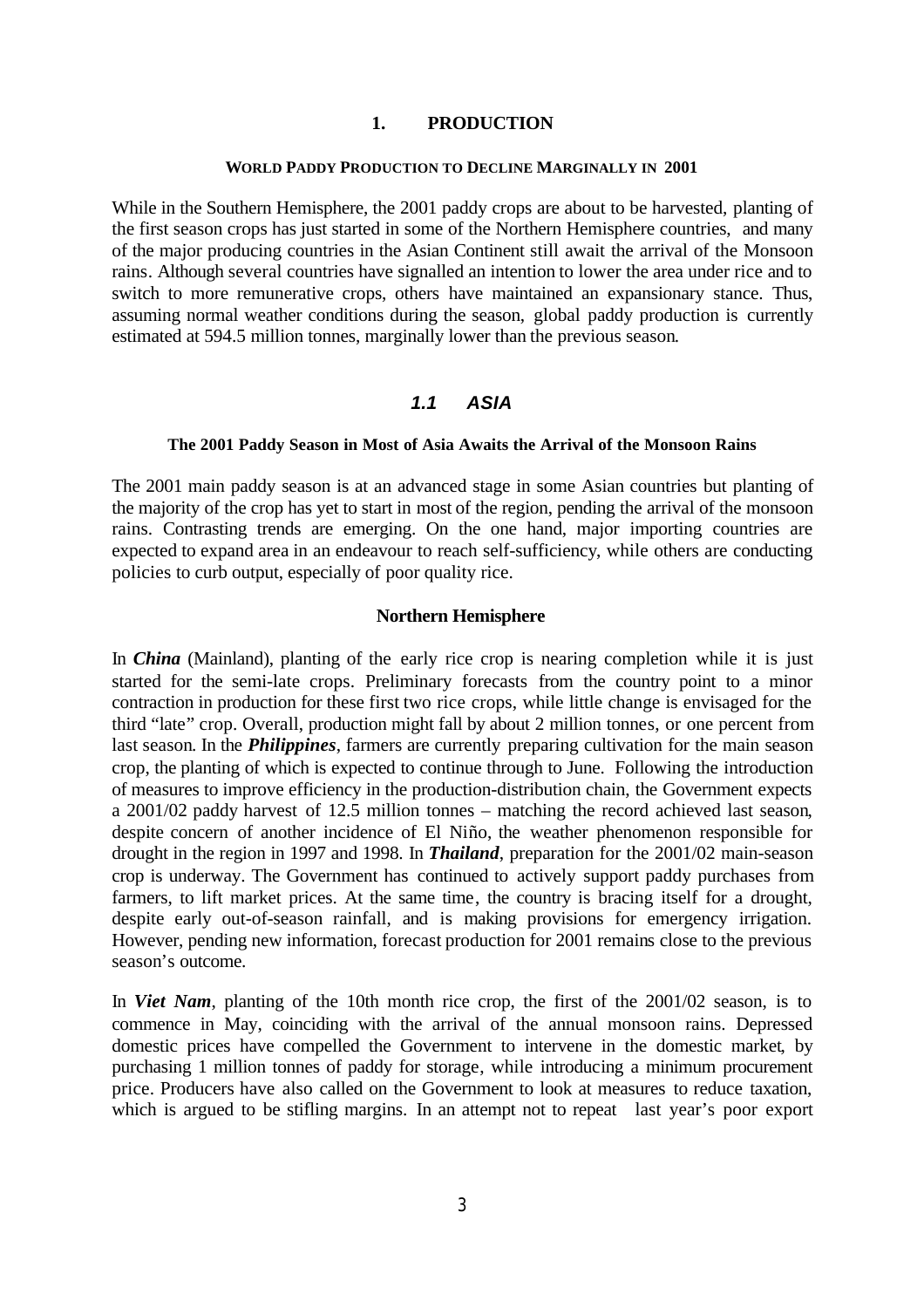performance, the Government is encouraging the production of high quality rice and removing rice from 430,000 hectares of poor performing land. Furthermore, conscious of the regular occurrence of adverse weather, the Government is promoting shorter-maturing rice strains to mitigate the effects of the weather on output. At present, it is too early to assess how producers will respond to the new policy measures, but production is currently anticipated to fall by 200 000 tonnes from the previous year to 32.5 million tones.

Planting of the new season's sole rice crops in Japan and the Republic of Korea is currently taking place. Under **Japan's** ongoing rice production adjustment programme, which aims to curb rice surpluses, over 1 million hectares of rice area have been set aside for diversion, that is 100 000 hectares more than in the previous year. In addition, the Government has recently announced that a further 50 000 hectares would be shifted, in case of an "above normal" paddy production. This measure, combined with a decline of yields back to normal levels, is anticipated to lead to an 8 percent drop in production. In the **Republic of Korea**, consumers with rising incomes are moving away from rice and turning to wheat-based foodstuffs. This trend has exacerbated excess rice supply and has placed domestic rice prices under downward pressure. Under the Uruguay Round Agreement (URA), the country has committed to adopt production-restrictive measures. Accordingly, Government rice policy has been refocused to enhance the quality of the rice produced rather than increasing quantity. Thus, although the Government raised by 4 percent the rice procurement price for the 2001/02 paddy season, it has set a lower procurement ceiling of 828 000 tonnes and announced a 2001/02 paddy production target of 7.1 million tonnes, 1 percent below last year.

With the arrival of the Southwest Monsoon, planting of the Karif main crop is due to commence in *India*. Since irrigation is available to only 45 percent of rice area, prospects for the new season crop will again be largely dependent on the June-September monsoon. Considering that drought conditions hampered rice output in 2000, it is expected that a return to normal weather conditions will help production recover this season. On the other hand, depressed prices might encourage some diversification out of rice, while policy developments will also influence planting decisions. For instance, in the Punjab state, the state authority is encouraging producers to shift towards other crops, particularly cotton. Thus, paddy output is tentatively forecast to reach 133 million tonnes, 3 million tonnes more than last season, but still short of the 1999 record. In *Bangladesh* planting of the rainfed Aus crop, the first and smallest of the three paddy crops, is nearing completion. As the country continues to shift emphasis to the irrigated Boro crop, the contribution of the Aus harvest to total rice output has been falling in the past decade. Last season's record harvest has depressed domestic prices to the extent that total area for the 2001/02 season is anticipated to fall. However, with little scope for diversification, price-induced reductions to planting are likely to be only marginal. Thus, assuming normal precipitation, paddy production for the new season is expected to change little from last year.

Farmers in many other Asian countries, including *Pakistan* and *Myanmar,* also await the arrival of the monsoon rains to start planting. Owing to expected serious water shortages this season, the Government of **Pakistan** has announced severe cuts to irrigation water and is encouraging rice producers to cultivate less water intensive crops. It is anticipated that the water constraint will result delays in planting, albeit of the minor IRRI variety. As a result, the country's production is forecast at 6.8 million tonnes, slightly down from last season. By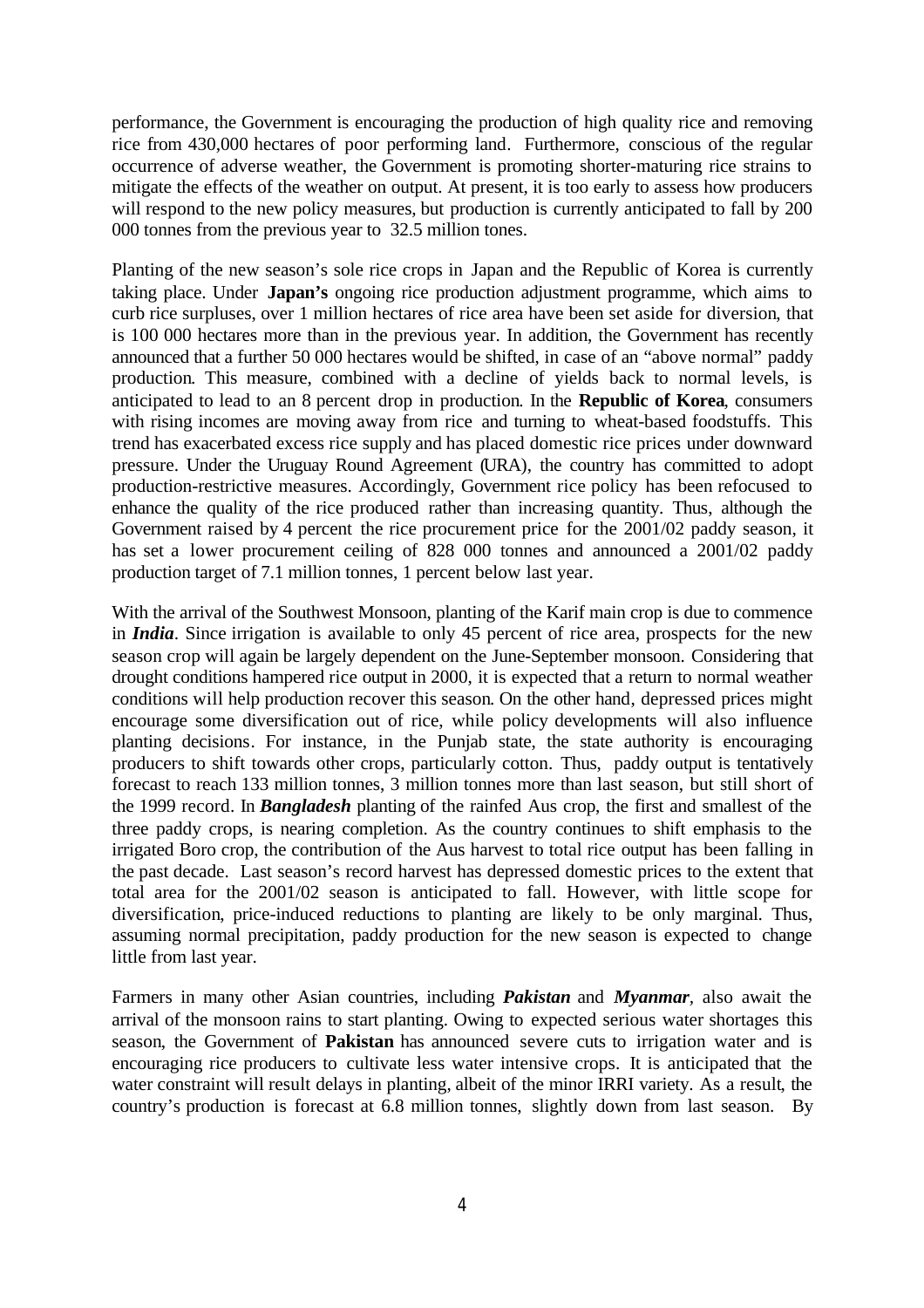contrast, output growth in **Myanmar**, which has relied mainly on land reclamation, is expected to continue through to the 2001/02.

#### **Southern Hemisphere**

Harvesting of the 2001 paddy crop is nearing conclusion in the Southern Hemisphere countries. *Indonesia* – the world's third largest rice producer and the leading importer – is expected to record a small decline in production, after two bumper seasons. Although flooding problems affected newly planted rice fields early this year, the impact on production is expected to be only marginal, although some areas will need to be replanted and quality may be compromised. In *Malaysia***,** prospects for the current rice crop appear favourable. The 2001 harvest is expected to rise somewhat, reflecting new initiatives from the Government to boost production and to reduce the country's dependence on imports. Aside from the long-term policy goal of improving self-sufficiency, the Government is preparing for the impact of joining the Asian Free Trade Area (AFTA), and is taking steps to raise price competitiveness. Recent measures include reviewing the possibility of developing 1 200 hectares for rice cultivation and exploiting scale efficiencies by merging 25 000 hectares of paddy rice under single estate management.

Harvesting of *Sri Lanka's* principal rice crop – the rainfed Maha crop – is nearing completion and planting of the secondary dry season Yala crop is underway. While ample rainfall in the growing season suggests that the 2001 Maha harvest will closely match the above average level attained in the previous year, the outlook for the forthcoming Yala crop is less favourable. Depressed producer prices, labour shortages and rising costs are likely to adversely influence planting decisions. However, owing to food security aspirations and with little scope in the short term for shifting towards more remunerative crops, the negative effect to the sector may be less pronounced. The Government has also identified some options to alleviate the problems facing the sector, such as introducing higher yielding seed strains.

## *1.2 AFRICA*

#### **The 2001 Paddy Season is Commencing in North and West Africa while the Season is Concluding in Southern Africa**

**North Africa –** The Government of *Egypt* –the main rice producer in the region– has set aside an upper bound of 1.1 million Feddans (roughly 462 000 hectares) for rice production. While the established ceilings have been largely exceeded in previous years, poor pre-season prices may facilitate compliance this season, as farmers shift to more profitable crops, such as maize. Given constraints on water availability, paddy output growth is largely dependent on productivity improvements. Therefore, higher yielding varieties, faster maturing strains and improvements in irrigation infrastructure are currently being promoted. On balance, output is forecast to remain close to the record achieved in 2000.

West Africa - Preparations for the 2001/02 paddy season are underway in the major rice producing countries of West Africa. While uncertainties surround planting intentions in the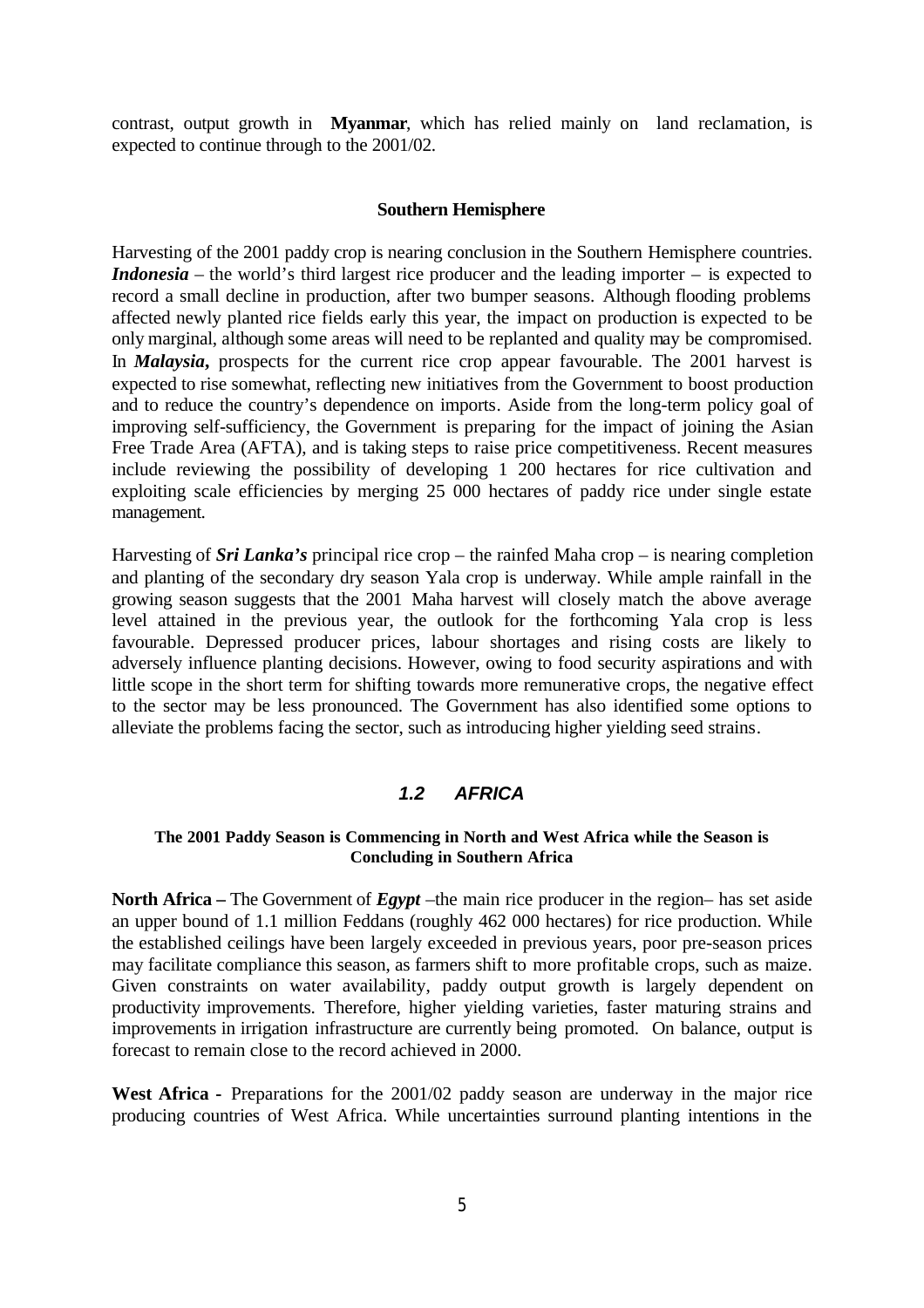region, the rainy season is reported to have started on time in *Nigeria* and the *Cote d'Ivoire*, providing an encouraging start to the new paddy crops. However, civil conflicts prevail in several other rice producing countries in the sub-region. With few prospects for peace, cultivation of rice continues to be destabilized in these countries. For instance, in *Sierra Leone*, planting of the new season crop is expected to begin in May, but it is feared that the resurgence of civil unrest will again hinder rice cultivation. In *Liberia*, the area under rice has been reported to have expanded. However, growth in production should be rather limited owing to seed and fertilizer shortages, lack of infrastructure and expected high post-harvest losses.

**Southern Africa -** The 2001 paddy crop season is well advanced in Southern Africa, but erratic and disruptive weather patterns are causing uncertainties over output in the sub-region. In *Madagascar*, ample precipitation during January, followed by below average rainfall in the months of February and March, have resulted in warnings of yield reductions. Nonetheless, the country is currently expected to experience a recovery, from the drought-induced production shortfall in 2000. In *Mozambique*, torrential rains earlier in the year have damaged crops and infrastructure in the central provinces with 48 000 hectares of crops estimated to have been lost. At the same time, in southern parts, a lack of precipitation during crop maturation is affecting yields. Unless the weather problems persist for an extended period, the impact on the rice crops should not be as large as observed last season, to the extent that a general recovery in paddy production is anticipated.

# *1.3 LATIN AMERICA AND THE CARIBBEAN*

### **Harvesting is in Progress and a Reduction in Output is Anticipated**

Depressed prices and rising costs have afflicted **Argentina's** rice sector, and following the announcement in the previous report that area has undergone a significant contraction, paddy output in Argentina is now forecast to fall to 640 000 tonnes in 2001, which represents a 29 percent reduction from the previous year. In **Brazil**, an expectation of significant yield increases through advances in seed technology, higher investments and favourable weather, are likely to partially offset the impact of the reported reduction in area. As a result, production in Brazil for the 2001 season is forecast to decrease by around 5 percent from the previous year to 10.8 million tonnes. Smaller plantings are also expected in **Uruguay**, so output has been adjusted down by 16 percent to 920 000 tonnes. In the rest of the region, paddy production in *Mexico* is expected to decline due to a cut in area and, to a lesser extent to a decline in yields, following a lowering of basic applied inputs.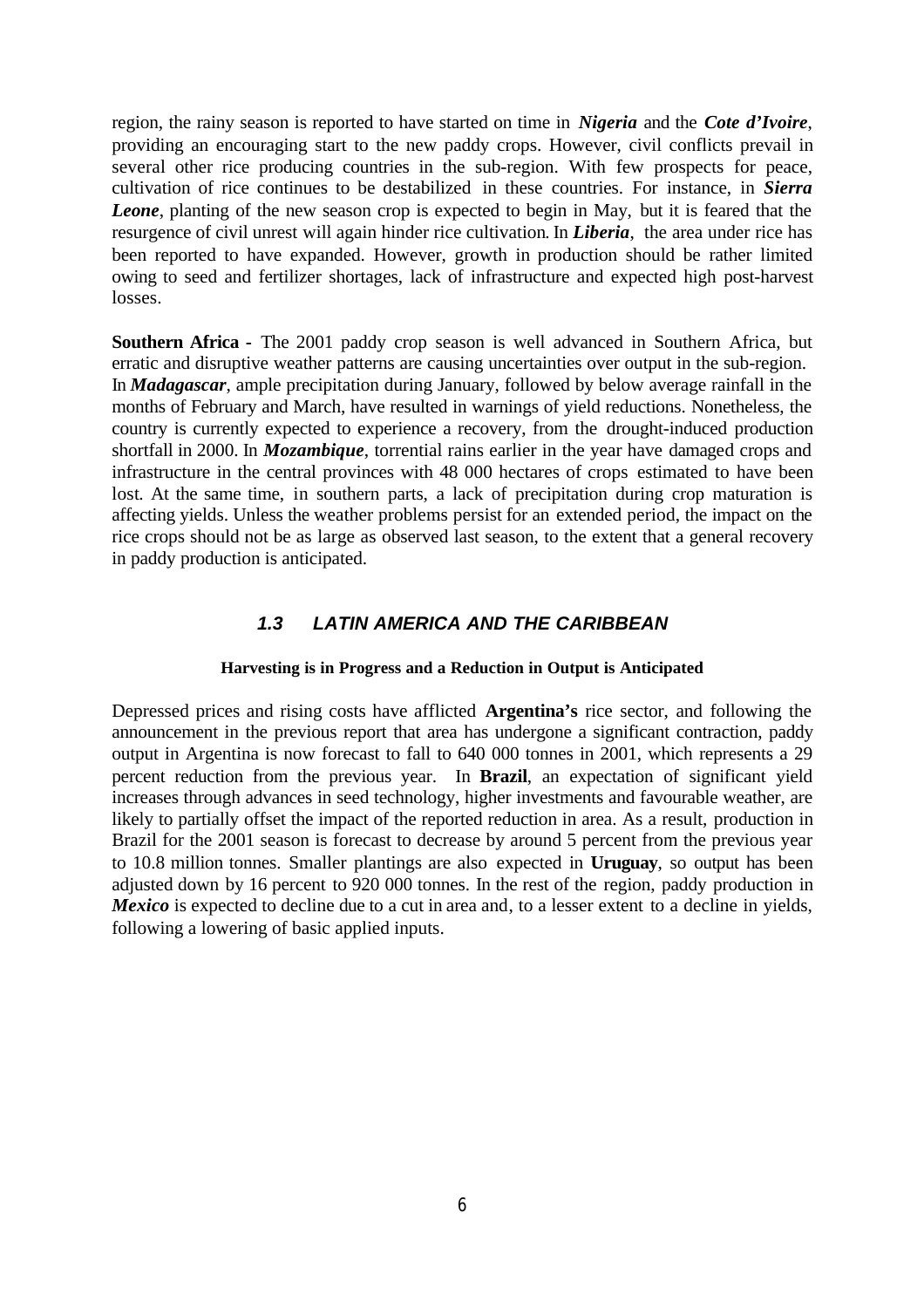# *1.4 OTHER REGIONS*

## **Harvesting of the 2001 Paddy Crop Nears Completion in Australia but Planting is Just Getting Underway in the United States and The EC**

In *Australia*, the expected harvest from the 2001 paddy crop is still on course to register a record of 1.75 million tonnes. In the *United States*, planting of the 2001/02 crop is underway and based on the USDA, rice area is expected to increase by 1 per cent from a revised previous year's total. Concerns over recurrent power shortages in the major growing region of California, necessary for irrigation, and concerns over reduced demand by millers, have dampened output expectations for the 2001/02 rice crop. In the *EC*, the 2001/02 paddy season is in progress. In *Spain***,** such has been the abundance of rainfall that crops over the next three seasons can be sufficiently irrigated. To take advantage, producers are further planning to introduce new high-yielding seed strains. However, their ability to expand planting will be constrained by the area ceilings under the Common Agricultural Policy. On the other hand, the EC Commission's proposal to reform its rice policy regime, which should have been implemented in 2001/02, has been temporarily shelved owing to opposition by member countries to the abolition of the intervention system.

## **2. INTERNATIONAL TRADE IN RICE**

#### **Weak Import Demand Hinders Trade Expansion**

Prospects for global rice import demand have significantly weakened, consequently the forecast for world rice trade in 2001 has been revised downward by 1.5 million tonnes to 21.9 million tonnes from the last report. The drop in international demand appears to be fuelled by policy measures instituted by a number of importing countries to increase self-sufficiency and to protect domestic markets.

The bulk of the revision in global rice imports stems from lower forecasts for *Indonesia*, where a weakening of the local currency is likely to discourage shipments by the private sector. The country has also announced that no official imports would be made this year by Bulog, the country's state trading agency, in light of large opening stocks and depressed domestic prices. As a result, total anticipated imports by the country now stand at 1.2 million tonnes, 600 000 tonnes less than previously forecast and 800 000 tonnes below 2000. Import prospects for *Bangladesh* have been lowered from 500 000 tonnes to 300 000 tonnes, following a recent tariff increase from 10 percent to 15 percent and abundant harvests last season. Similarly, following two bumper rice seasons, *Sri Lanka's* rice purchase forecast for 2001 has been cut to 100 000 tonnes, half the level previously anticipated. In *Nigeria*, rice imports for 2001 have also been lowered by 200 000 tonnes to reflect the increase in the tariff from 50 percent to 75 percent. With additional surcharges on imports, the effective duty rate on rice lies in the region of 85 percent. However, uncertainties regarding rice output this year have kept the pace of imports high in the first few months of the year. Other significant sources to the overall revision in trade include *Syria*, where imports have been lowered by 80 000 tonnes to 150 000 tonnes. In addition, owing to a larger than expected 2000/01 crop, *Russia's*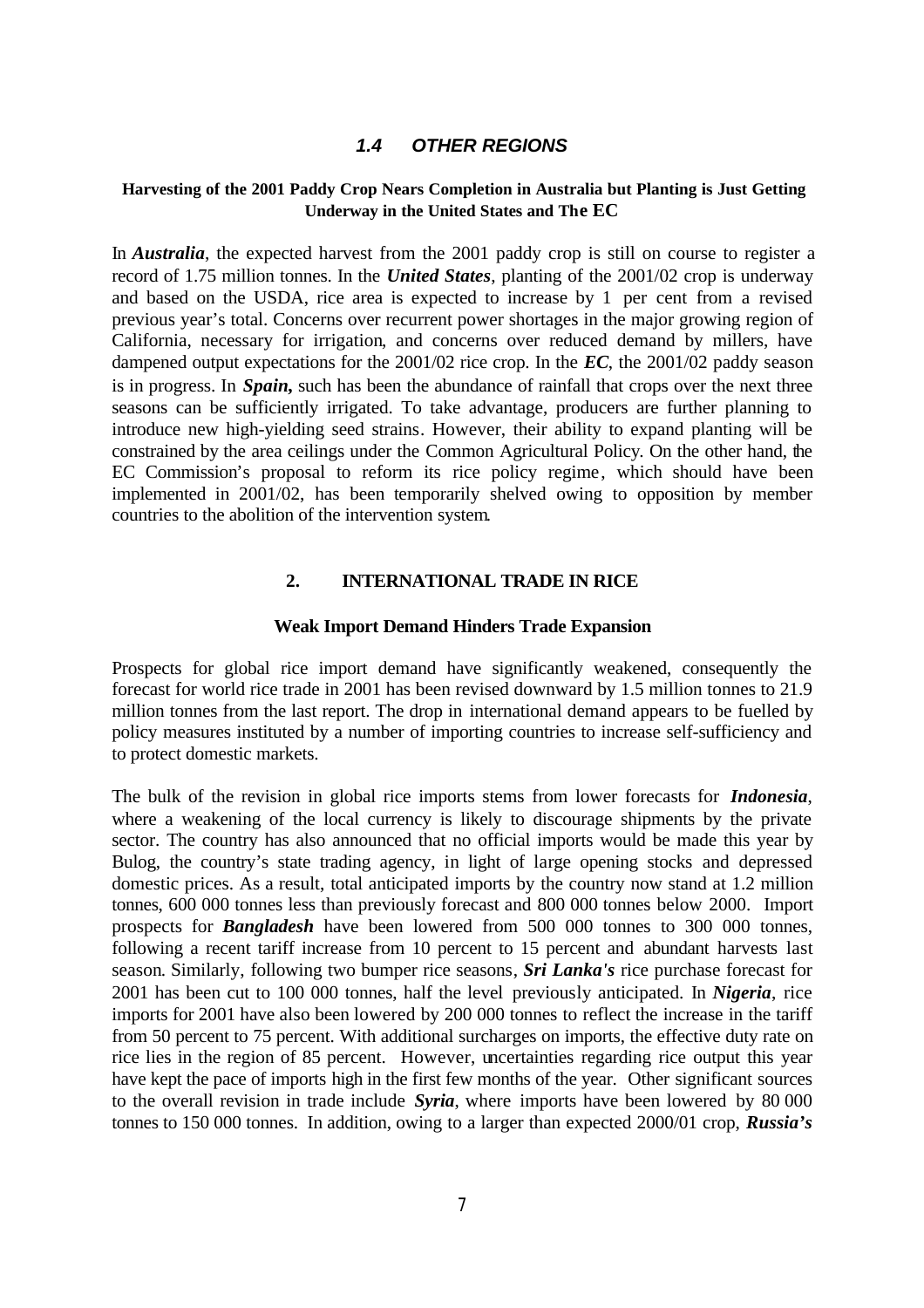expected demand has been revised downward by 50 000 tonnes to 350 000 and by a combined 90 000 tonnes for *Senegal* and *South Africa*.

For other importing countries, little change is expected that would lift global import demand. For instance, forecast purchases by the *Islamic Republic of Iran* remain the same at 1.2 million tonnes, while for *Malaysia* they stand at 700 000 tonnes. However, this figure may be subject to some revision should the country's authorities accept a barter deal proposal from Thailand to exchange crude oil for rice. Despite significant increases in domestic rice production, the *Philippines* continues to resort to imports to meet domestic requirements. Recently, the National Food Authority (NFA) has procured, or has announced intentions to procure some 500 000 tonnes of rice from international markets, mainly Viet Nam, to fulfill an expected shortfall in supplies during the pre-harvest period between July and September. Overall, the country is still expected to import 700 000 tonnes, unchanged from last report and the same level as in 2000. *Mexico* has recently announced the lifting of a seven-year ban on imports of Thai rice, but it is unlikely that the measure will have an immediate impact on its purchases. Because of a severe drought, *Cuba* is expected to import more than 400 000 tonnes of rice in the current year. In contrast, import expectations by *Colombia* have been raised to 130 000 tonnes, based on the recent granting of import licenses.

As for exports, the forecast for *Thailand –* the world's largest rice supplier – remains at the Government targeted level of 6.2 million tonnes, lower than the 6.6 million tonnes achieved in 2000. Following a deterioration of import prospects in its major markets, *Vietnam's* rice exports have been revised downward by 500 000 tonnes, to 3.5 million tonnes, substantially less than the Government's 4.0 million tonne target. However, the country's recent removal of export quotas, in response to an easing of food-security concerns, may provide a boost to exports. As the Government still wishes to play an active role in the market, it will continue to enforce minimum prices and to appoint exporters to conduct external trade. Negotiations also appear to be underway between *Thailand* and *Vietnam*, on the revival of last year's agreement to sell 200 000 tonnes of rice at a minimum price. Aside from the question of the agreement's conformity with the WTO Agreements, there are uncertainties about whether the scheme could become operational. Based on information on shipments to date, prospects for *China's* exports have been lowered by 400 000 tonnes to 3 million tonnes. Similarly, in light of an anticipated contraction in output, the forecast for *Pakistan's* has been cut to 1.8 million tonnes. Export forecasts for *Egypt* remain at 500 000 tonnes. However, the recent economic difficulties faced by Turkey – Egypt's second largest customer – may lead to a worsening of current export prospects. Shipments from the *United States* are forecast at 2.7 million tonnes, unchanged from the last report and marginally down from last year. Anticipated shipments by *India* have been revised downward by 400 000 tonnes to 1.3 million tonnes – the same level as last year, pending more information on the Government's intentions regarding the disposal of its large rice inventories. Although the country has authorized the sale of 2 million tonnes of rice from Government stocks for export, the minimum sale prices remain too high for Indian rice to compete on world markets. It should also be seen whether low-priced sales from the Government to exporters for shipments abroad would be compatible with the general WTO provisions on export subsidies.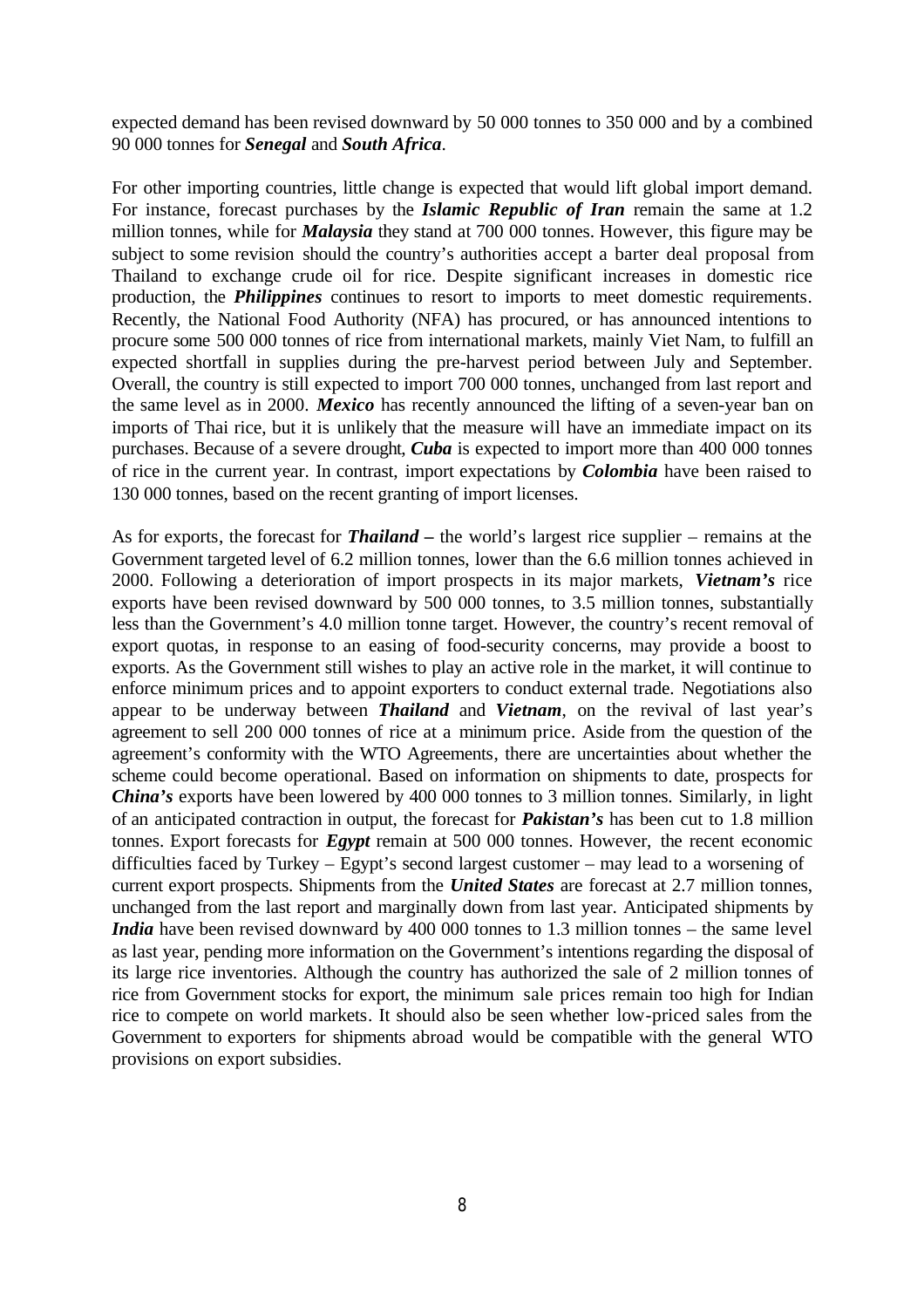## **3. INTERNATIONAL PRICES**

## **With the Prevalence of Ample Exportable Supplies and Subdued Import Demand, Rice Prices Continue to Slide on a Long-term Downward Trend With Few Signs of Respite.**

Apart from a few short-lived reversals, the FAO Export Price Index for Rice (1982-84=100) has continued to follow a declining trend, falling from 94 in February to 89 in April. The fall in the index reflects substantial decreases in almost all of the major price quotations since the last report. The continued weakness has led several Governments to implement measures to prop up prices, especially in exporting countries, where public interventions have helped stabilize international prices in recent weeks. However, the possibility of a solid price recovery is still slim.

| WORLD PRICE INDICES FOR RICE |                           |                    |         |     |  |  |  |  |
|------------------------------|---------------------------|--------------------|---------|-----|--|--|--|--|
|                              |                           | <b>FAO INDICES</b> |         |     |  |  |  |  |
|                              |                           | Total              | Quality |     |  |  |  |  |
|                              |                           |                    | High    | Low |  |  |  |  |
|                              | January-December Averages | $1982 - 84 = 100$  |         |     |  |  |  |  |
|                              | 1995                      | 129                | 124     | 146 |  |  |  |  |
|                              | 1996                      | 136                | 136     | 136 |  |  |  |  |
|                              | 1997                      | 127                | 129     | 120 |  |  |  |  |
|                              | 1998                      | 127                | 128     | 126 |  |  |  |  |
|                              | 1999                      | 114                | 115     | 110 |  |  |  |  |
|                              | 2000                      | 98                 | 101     | 89  |  |  |  |  |
| 2000                         | April                     | 101                | 104     | 89  |  |  |  |  |
|                              | May                       | 96                 | 100     | 86  |  |  |  |  |
|                              | June                      | 96                 | 100     | 85  |  |  |  |  |
|                              | July                      | 96                 | 99      | 88  |  |  |  |  |
|                              | August                    | 96                 | 98      | 87  |  |  |  |  |
|                              | September                 | 94                 | 96      | 86  |  |  |  |  |
|                              | October                   | 97                 | 100     | 86  |  |  |  |  |
|                              | November                  | 95                 | 98      | 84  |  |  |  |  |
|                              | December                  | 94                 | 97      | 84  |  |  |  |  |
| 2001                         | January                   | 94                 | 97      | 84  |  |  |  |  |
|                              | February                  | 94                 | 97      | 84  |  |  |  |  |
|                              | March                     | 91                 | 94      | 79  |  |  |  |  |
|                              | April                     | 89                 | 92      | 77  |  |  |  |  |
|                              |                           | Source: FAO        |         |     |  |  |  |  |

*N.B.-The FAO indices are calculated using the Laspeyre formula. In this table, two groups representing "High" and "Low" quality rice are shown. - The Rice Export Price Index is calculated for 15 export prices.*

Prices of the Thai 100B, high quality rice, have been supported by large government purchases in Thailand and have remained in the order of US\$ 170 per tonne, relatively unchanged from the end of last month. Prices of low quality rice, as represented by the Thai A1 Super, have also held relatively well. A notable exception to the recent firming, has been the 7 percent decline, between March and April, in the price of US No.2/4 long grain rice. Although a deterioration in regional import demand is partly to blame, the price slide also reflects physical considerations, since high quality rice was reported to be in short supply in the United States.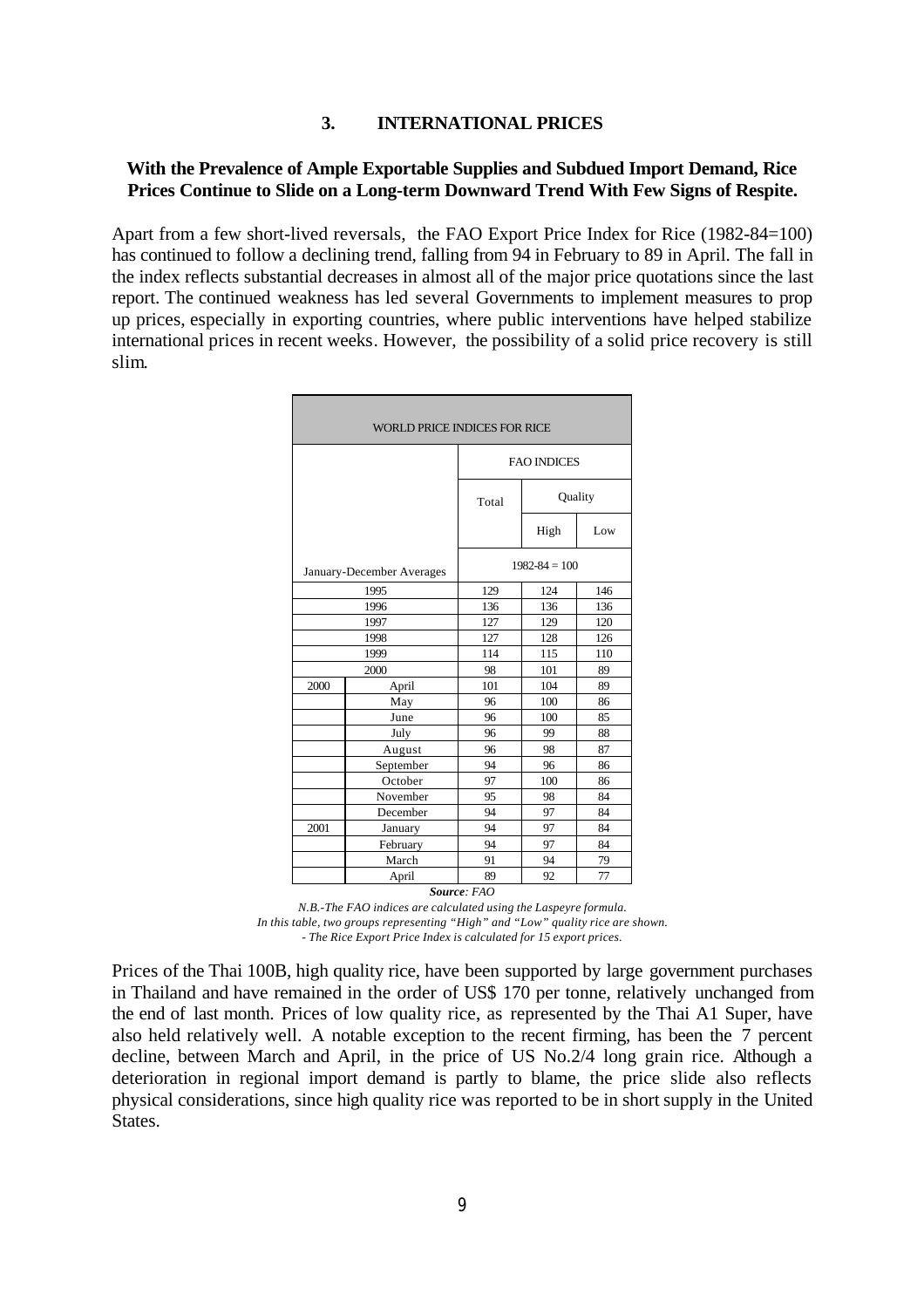| <b>EXPORT PRICES FOR RICE (f.o.b. US\$/ton)</b> |           |        |            |             |            |           |  |  |  |  |  |
|-------------------------------------------------|-----------|--------|------------|-------------|------------|-----------|--|--|--|--|--|
| Type                                            | Effective | Latest | 1 week ago | 1 month ago | 1 year ago | Average   |  |  |  |  |  |
|                                                 | Date      |        |            |             |            | $(82-84)$ |  |  |  |  |  |
| Thai 100B                                       | 27/04/200 | 172    | 170        | 171         | 203        | 236       |  |  |  |  |  |
| Thai 35%                                        | 27/04/200 | 140    | 139        | 136         | 166        | 213       |  |  |  |  |  |
| Thai A1 Super                                   | 27/04/200 | 122    | 123        | 119         | 146        | 174       |  |  |  |  |  |
| Viet 5%                                         | 27/04/200 | 143    | 146        | 148         | 177        | n.a.      |  |  |  |  |  |
| India 25%                                       | 27/04/200 | 214    | 214        | 214         | n.a.       | n.a.      |  |  |  |  |  |
| Pak 10%                                         | 27/04/200 | 165    | 163        | 163         | 187        | n.a.      |  |  |  |  |  |
| <b>US 2/4% Long</b>                             | 27/04/200 | 264    | 264        | 291         | 258        | 393       |  |  |  |  |  |

1 *Source: International rice brokers, rice merchants and national sources. ... not available / n.a. not applicable*

Tentatively, prospects for prices in the second half of the year may brighten somewhat. Indeed, many large producers have signalled an intention to reduce acreage, which may curtail overall excess supply and, thereby, provide a boost to prices. However, under the continued prospects of weak global import demand, the possible arrival onto the international market of supplies from India would preclude any possibility of a sustained price recovery.